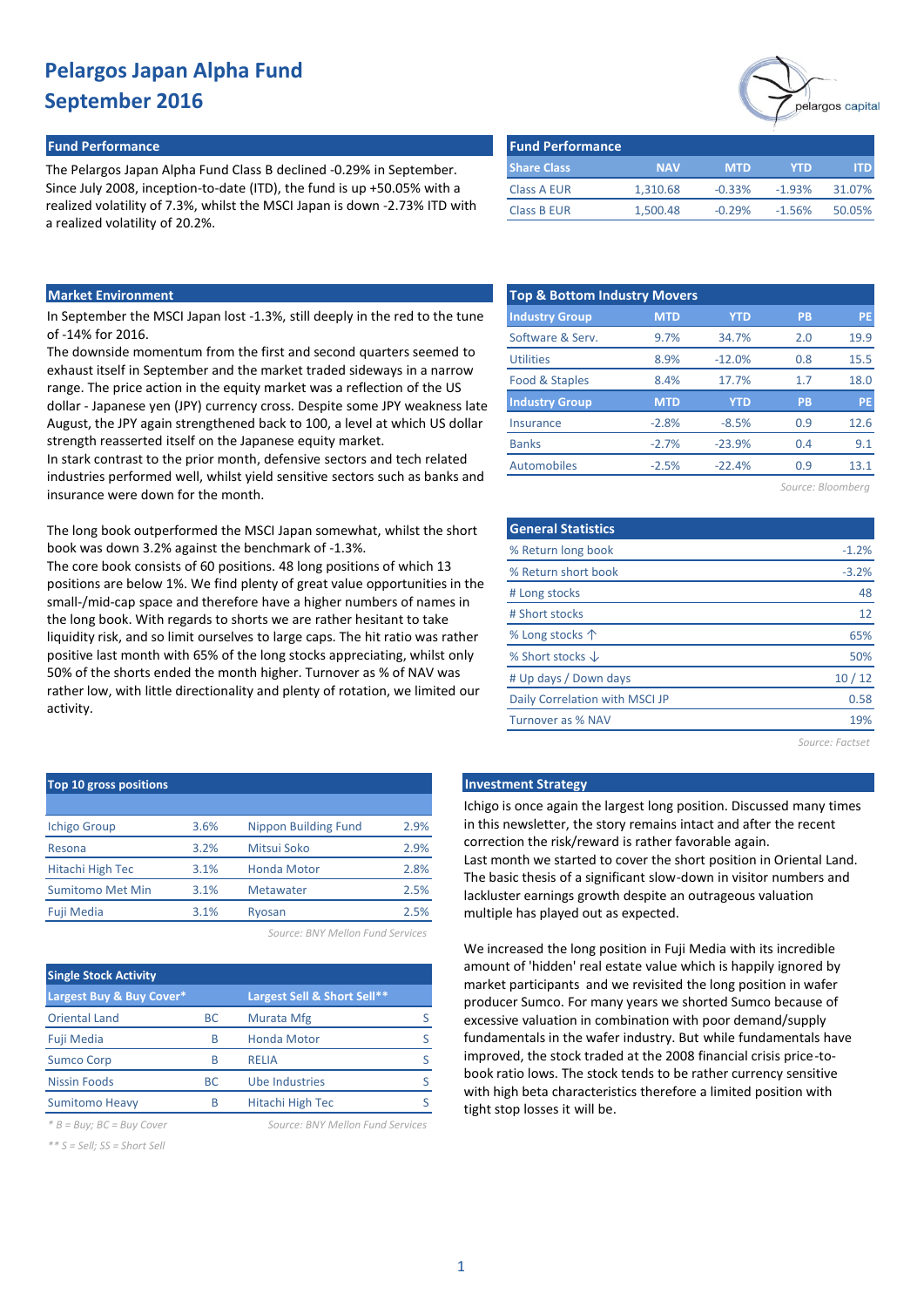#### **Investment Strategy**

The size of the individual gainers is rather small this month. The top 5 gainers contributed 0.2% each. We highlight Mitsui Soko and Sumitomo Metal Mining which were both in the top gainers last month and continued to show strong price momentum. Mitsui Soko gained 5% on no news and Sumitomo Metal Mining (SMM) was up another 6% because rumors on the closure of nickel mines in the Philippines were intensifying. The long position in SMM was based on the extreme cheapness of the stock and a somewhat stabilizing demand/supply environment. The news out of the Philippines clearly accelerated the unfolding of this thesis, while the stock is still too cheap.

Resona and Honda both retraced most of last month's gains. Resona added 50bps in August and gave back 30bps, whilst Honda contributed 30bps and gave back all of it. Out of experience we know that stocks with long term negative price momentum tend to churn for a long term before an uptrend can reassert itself.

Honda's fundamentals are clearly improving and management is executing well. Resona's profitability is more hostage to central banking's pipedream of negative interest rates, however with very strong shareholder return policies and high dividend in place, the stock is well supported at current price levels.

| Value Factor Performance* |         |                       |       |          |                  |            |
|---------------------------|---------|-----------------------|-------|----------|------------------|------------|
|                           | P/E     | EV/EBITDA P/B Div Yld |       |          | EV/IC            | <b>FCF</b> |
| <b>MoM</b>                | 0.0%    | $0\%$                 | $1\%$ | $-0.3\%$ | 0.1%             | 1.3%       |
| YoY                       | $-0.5%$ | 2%                    |       | 6% 7.7%  | 1.3%             | 7.5%       |
|                           |         |                       |       |          | Source: Factset* |            |







*Source: Factset\**



| <b>Top Gainers &amp; Losers</b> |    |        |                    |  |         |  |
|---------------------------------|----|--------|--------------------|--|---------|--|
| <b>Gainers</b>                  |    | $CTR*$ | <b>Losers</b>      |  | $CTR*$  |  |
| <b>Fuji Media</b>               |    | 0.2%   | Resona             |  | $-0.3%$ |  |
| Mitsui Soko                     |    | 0.2%   | <b>Honda Motor</b> |  | $-0.3%$ |  |
| <b>Sumitomo Met Min</b>         | T. | 0.2%   | <b>RELIA</b>       |  | $-0.2%$ |  |
| Technopro                       |    | 0.2%   | Murata Mfg         |  | $-0.2%$ |  |
| <b>Ichigo Group</b>             |    | 0.2%   | <b>Metawater</b>   |  | $-0.1%$ |  |

*\*CTR = Contribution Source: Factset*



*Source: UBS PAS*

#### **Style Performance**

On a daily basis we track a number of style factors based on our proprietary quant model. This helps us to detect dislocation within the market. In addition, it helps our understanding of style trends and investor's behavior in Japan.

In July we observed one of the largest style reversals on record and in August the value factor continued its strong performance. The rotation into value stocks slowed down in September and value was more or less flat for the month.

The P/E of the long book is 14.7x compared to 20.4x for the short book. The EV/EBITDA of the long book is 7.3x compared to 9.8x for the short book. The dividend yield of the long book is 2.4% compared to 1.9% in the short book.

The weighted average P/B of the long book is 1.4x compared to 1.8x for the short book. The cheapest P/B stocks can be found in the financials sector. However, because we restrict our investment universe to what we deem knowable, we only follow a few banks and insurance companies. Therefore, our own investment universe has a median P/B of 1.2x and average P/B of 1.6x, largely due to our limited interest in banks, which are currently very inexpensive.

The price momentum exposure has increased further. On a 9-month basis, the long book is down -2.2% and the short book -7.2%.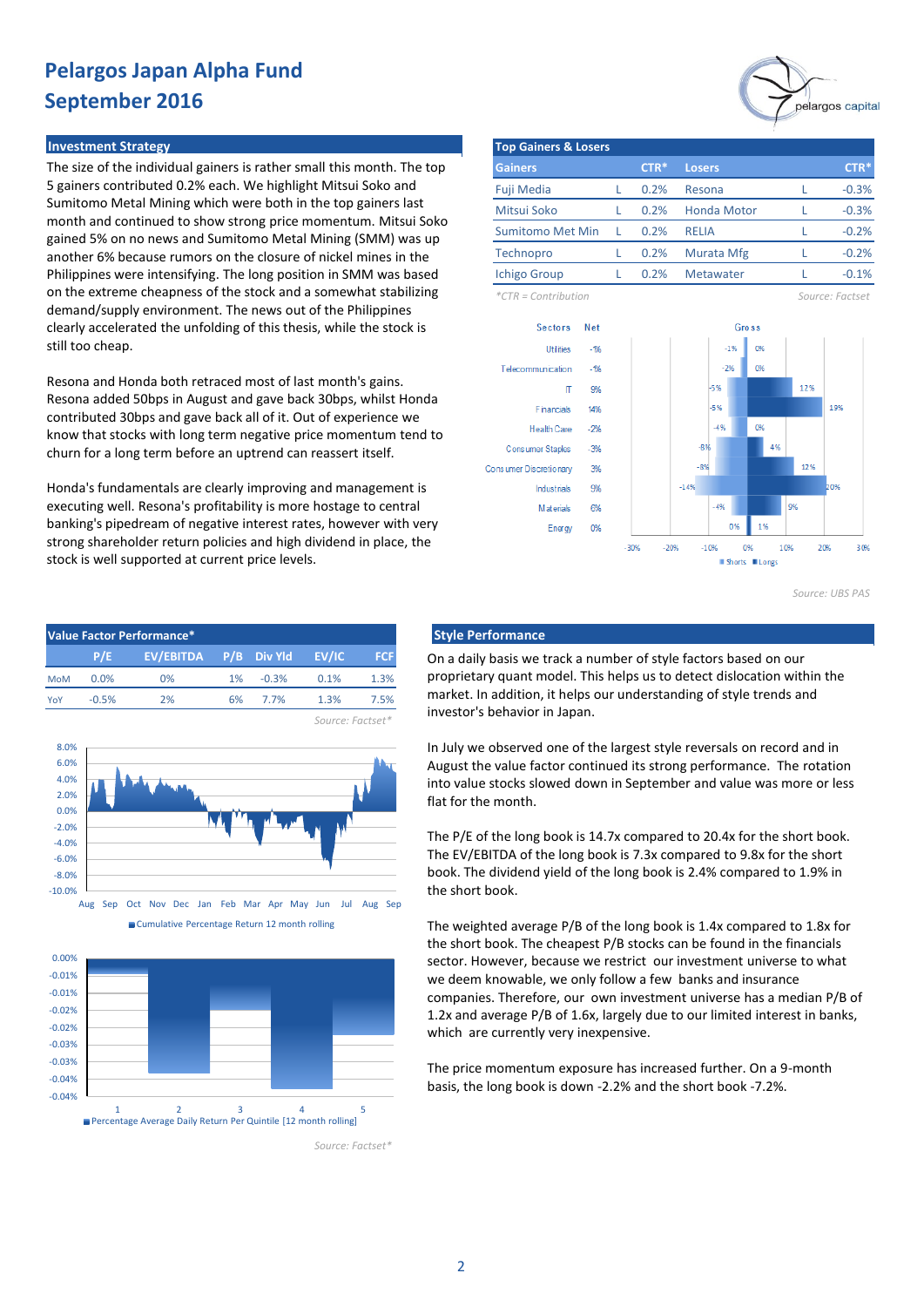#### **Risk Measurement and Management**

The chart below shows the rolling 12-month net and gross exposure for the fund. The exposures are shown as 10 (trading) days moving averages. At the end of September, the gross exposure stood at 119%, the delta adjusted gross exposure was 136%. The net exposure stood at 42% and including the long Nikkei 225 put option strike 16500, the delta adjusted net exposure stood at much lower 25%.

The ex-ante volatility based on daily data was 6.8% with an ex-ante beta of 0.21. Both dropped significantly compared to prior month, partly due to net exposure reduction but also a step decline in realized market volatility.



| Long    | <b>Short</b>    |
|---------|-----------------|
| 14.7    | 20.4            |
| 7.3     | 9.8             |
| 1.4     | 1.8             |
| 2.4     | 1.9             |
| 0.9     | 1.7             |
| 9.6     | 4.8             |
| 1.8     | $-6.5$          |
| $-2.2$  | $-7.2$          |
| $-11.8$ | $-10.2$         |
| $-5.2$  | $-3.3$          |
| 7.1%    | 9.0%            |
| 35.1%   | 23.7%           |
|         | Source: Factset |
|         |                 |
| Long    | <b>Short</b>    |
| 0.88    | 0.77            |
| 15.7%   | 14.5%           |
|         |                 |

*Source: UBS PAS*

46%

| <b>Risk Statistics Delta Adjusted</b>     |      |
|-------------------------------------------|------|
| Volatility (ex-ante; 3 months daily data) | 6.8% |
| Volatility (ex-ante; 5yr monthly data)    | 6.4% |
| Var (99%, 5 days)                         | 1.6% |
| Beta (ex-ante)                            | በ ን1 |
|                                           |      |

11%

Debt-to-equity

*Source: BNY Mellon Fund Services\* Source: GS and Nomura*

#### **Outlook**

*Strategic Framework - Outlook 2nd half of 2016*

During the first half of 2016 we operated under the assumption of a cyclical bear market. The three year bull run completed in August 2015. We argued for a cyclical bear market due to tightening conditions in global dollar liquidity. We correctly anticipated that the FED would not be able to normalize interest rates, because it is built on the faulty assumption of a self-sustaining US economic growth cycle. This thesis has materialized to a large extent and Japanese equities had the deepest correction since the global financial crisis, correcting 30% peak-to-through. In June, we witnessed a full fledged panic with Japanese equities in free fall and broad based capitulation . Our strategy is contrarian in nature, thus buying cheap assets and shorting overpriced assets. Every once in a while 'mister market' is handing out gifts for those willing to go against the crowd and those who have the patience to hold them for a prolonged period. Easier said than done, the market is far from acting 'rationally' and although 80% of the time assets are efficiently priced, certainly at this moment in time, market participants are highly distracted by non-fundamental issues. Dislocation within the market is at multi-decade highs and the potential alpha source an obvious one. However, price action remains tightly correlated to currency moves and swings in liquidity conditions. The BOJ's inaction is partly excusable as the last two interventions had adverse reactions. However, investors realize that the Kuroda-put is increasingly ineffective, which only heightens investors' anxiety .That said, Kuroda and Draghi are marginal players, it is all about the trajectory of the US dollar and Yellen's confidence in her forecast. The Yellen Fed has missed its forecasts every single year for the past 5 years, every time overestimating growth by a substantial margin. In our opinion, a rate hike remains unlikely this year and a weaker US dollar our base case scenario.

*Tactical assessment* - monthly outlook

September was rather uneventful for this time of the year. Realized volatility remained surprisingly low globally, despite plenty of risk catalysts arising. The global economy remains stubbornly slow as excessive debt levels and government meddling stifles economic activity. Japan's growth will remain slow but we find plenty of attractively priced assets that can deliver positive returns in a slow growth world. Earnings season is around the corner and little positive news can be expect. It will be instructive to see how share prices of stocks that benefited from the rotation into cyclicals react to earnings misses. For a long time we have argued to short low mean-variance type expensive defensives and it seems the thesis is playing out according to plan as volatility has picked up in the low volatility space!

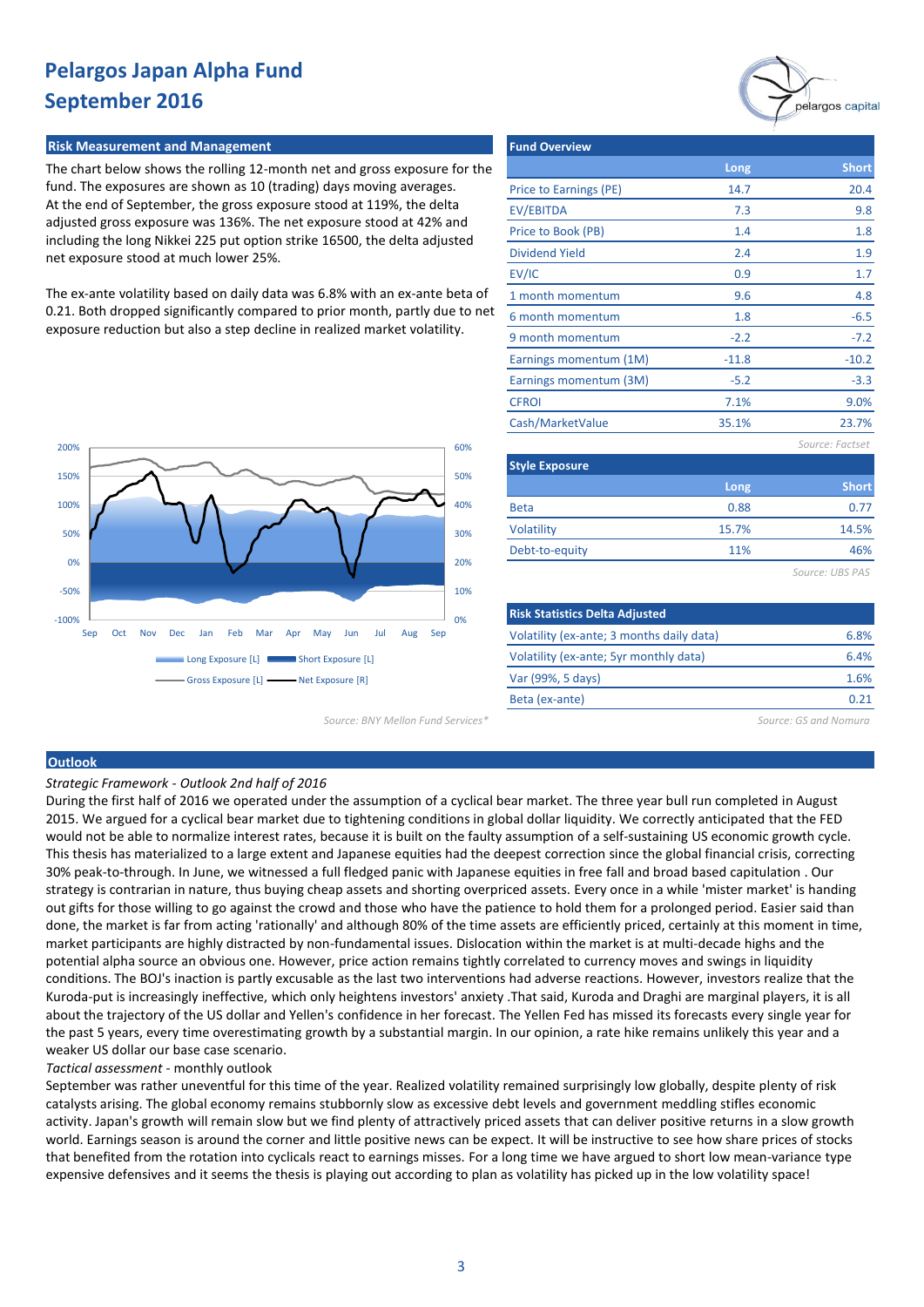

| <b>Historic Fund Performance (Monthly)</b> |          |          |          |          |            |            |          |            |            |          |            |            |
|--------------------------------------------|----------|----------|----------|----------|------------|------------|----------|------------|------------|----------|------------|------------|
|                                            | Jan      | Feb      | Mar      | Apr      | <b>May</b> | <b>Jun</b> | Jul      | <b>Aug</b> | <b>Sep</b> | Oct      | <b>Nov</b> | <b>Dec</b> |
| <b>Class A EUR</b>                         |          |          |          |          |            |            |          |            |            |          |            |            |
| 2016                                       | 1.35%    | 0.88%    | 1.08%    | $-0.20%$ | $-1.03%$   | $-4.52%$   | 2.08%    | $-1.09%$   | $-0.33%$   |          |            |            |
| 2015                                       | $-1.28%$ | 4.85%    | $-0.32%$ | 3.21%    | 2.54%      | $-1.63%$   | $-3.07%$ | $-3.05%$   | 2.42%      | 1.83%    | 2.16%      | $-1.62%$   |
| 2014                                       | $-3.21%$ | $-0.64%$ | $-0.59%$ | $-1.03%$ | $-2.28%$   | 1.40%      | 0.19%    | $-0.64%$   | 2.01%      | $-1.94%$ | $-1.28%$   | 0.92%      |
| 2013                                       | 4.99%    | $-0.58%$ | 6.55%    | 6.10%    | $-1.05%$   | $-0.78%$   | 0.26%    | $-0.91%$   | 1.08%      | $-0.79%$ | 1.35%      | 1.61%      |
| 2012                                       | $-1.43%$ | 3.77%    | 1.31%    | $-1.26%$ | $-3.88%$   | 1.72%      | 0.79%    | 0.89%      | 1.28%      | 0.54%    | 2.53%      | 3.78%      |
| 2011                                       | 0.84%    | $-0.06%$ | $-1.56%$ | 0.10%    | $-0.19%$   | 0.38%      | $-0.01%$ | $-3.68%$   | 0.64%      | $-0.41%$ | $-2.64%$   | 1.64%      |
| 2010                                       | 0.65%    | $-0.25%$ | 3.27%    | 3.16%    | $-2.71%$   | $-1.27%$   | 1.12%    | $-0.39%$   | 0.82%      | 1.03%    | 1.28%      | 1.75%      |
| 2009                                       | 0.35%    | 1.62%    | $-0.76%$ | $-0.71%$ | 0.98%      | 1.03%      | $-1.84%$ | 2.07%      | $-1.61%$   | $-0.40%$ | $-3.37%$   | 3.19%      |
|                                            |          |          |          |          |            |            |          |            |            |          |            |            |

| <b>Class B EUR</b> |          |          |          |          |          |          |          |          |          |          |          |          |
|--------------------|----------|----------|----------|----------|----------|----------|----------|----------|----------|----------|----------|----------|
| 2016               | 1.27%    | 0.92%    | 1.18%    | $-0.19%$ | $-1.06%$ | $-4.33%$ | 2.12%    | $-1.05%$ | $-0.29%$ |          |          |          |
| 2015               | $-1.24%$ | 4.89%    | $-0.27%$ | 3.25%    | 2.57%    | $-1.67%$ | $-2.94%$ | $-3.01%$ | 2.46%    | 1.88%    | 2.06%    | $-1.42%$ |
| 2014               | $-3.16%$ | $-0.60%$ | $-0.56%$ | $-0.99%$ | $-2.24%$ | 1.44%    | 0.23%    | $-0.60%$ | 2.06%    | $-1.89%$ | $-1.24%$ | 0.96%    |
| 2013               | 5.35%    | $-0.58%$ | 6.98%    | 6.48%    | $-1.07%$ | $-0.78%$ | 0.31%    | $-0.92%$ | 1.18%    | $-0.80%$ | 1.46%    | 1.73%    |
| 2012               | $-1.38%$ | 3.81%    | 1.35%    | $-1.21%$ | $-3.83%$ | 1.76%    | 0.84%    | 0.93%    | 1.32%    | 0.58%    | 2.50%    | 4.06%    |
| 2011               | 0.93%    | $-0.03%$ | $-1.55%$ | 0.14%    | $-0.14%$ | 0.42%    | 0.03%    | $-3.63%$ | 0.69%    | $-0.38%$ | $-2.60%$ | 1.68%    |
| 2010               | 0.73%    | $-0.23%$ | 3.52%    | 3.39%    | $-2.83%$ | $-1.31%$ | 1.23%    | $-0.37%$ | 0.91%    | 1.13%    | 1.40%    | 1.89%    |
| 2009               | 2.07%    | 1.67%    | $-0.73%$ | $-0.67%$ | 1.34%    | 1.13%    | $-1.93%$ | 2.24%    | $-1.68%$ | $-0.39%$ | $-2.99%$ | 2.84%    |
| 2008               |          |          |          |          |          |          | 0.96%    | $-1.35%$ | 1.40%    | 3.44%    | 0.52%    | 1.39%    |

| <b>Historic Fund Performance (Yearly)</b> |          |       |           |        |               |       |       |       |       |
|-------------------------------------------|----------|-------|-----------|--------|---------------|-------|-------|-------|-------|
|                                           | 2016     | 2015  | 2014      | 2013   | 2012          | -2011 | 2010  | 2009  | 2008  |
| <b>Class A EUR</b>                        | $-1.93%$ | 5.81% | $-6.99\%$ | 18.86% | 10.24% -4.96% |       | 8.66% | 0.36% |       |
| <b>Class B EUR</b>                        | $-1.56%$ | 6.36% | $-6.52%$  | 20.57% | 10.95% -4.48% |       | 9.67% | 2.75% | 6.46% |

**Investment Objective**

| <b>Fund Facts</b>                 |                              | <b>Fund Facts</b>                         |                                            |
|-----------------------------------|------------------------------|-------------------------------------------|--------------------------------------------|
| <b>Investment Manager</b>         | <b>Pelargos Capital</b>      | <b>Fund Size in EUR</b>                   | €90,256,092                                |
| <b>Legal Status</b>               | FGR (fund for joint account) | <b>Fund Size in USD</b>                   | \$101,402,719                              |
| <b>Fiscal Status</b>              | VBI (tax exempt)             | <b>Participations Outstanding Class A</b> | 236                                        |
| <b>Dividend Policy</b>            | Reinvestment                 | <b>Participations Outstanding Class B</b> | 59,945                                     |
| <b>Base Currency</b>              | <b>EUR</b>                   | <b>Minimum Subscription Class A</b>       | <b>EUR 10,000</b>                          |
| <b>ISIN Class A EUR</b>           | NL0009051887                 | <b>Minimum Subscription Class B</b>       | <b>EUR 10,000</b>                          |
| <b>ISIN Class B EUR</b>           | NL0001118015                 | <b>Dealing Day</b>                        | First business day of each month           |
| <b>Inception Date Class A EUR</b> | January 2009                 | <b>Subscription</b>                       | Any dealing day, 5 business days notice    |
| <b>Inception Date Class B EUR</b> | <b>July 2008</b>             | <b>Redemption</b>                         | 15 business days notice                    |
|                                   |                              | <b>Management Fee Class A</b>             | 1.5%                                       |
| <b>Company Facts</b>              |                              | <b>Management Fee Class B</b>             | 1.0%                                       |
| <b>Firm AUM in EUR</b>            | € 218,250,624                | <b>Performance Fee Class A</b>            | 20% subject to High Watermark              |
| <b>Firm AUM in USD</b>            | \$245,204,576                | <b>Performance Fee Class B</b>            | 15% subject to High Watermark              |
|                                   |                              | <b>Early Redemption Fee</b>               | max 1% (accrues to Fund)                   |
|                                   |                              | <b>Lock-up Class B</b>                    | 1 year                                     |
| <b>Portfolio Managers</b>         |                              | <b>Service Providers</b>                  |                                            |
| <b>Richard Dingemans</b>          |                              | <b>Prime Brokers</b>                      | <b>UBS AG, Goldman Sachs International</b> |
| <b>Michael Kretschmer</b>         |                              | <b>Administrator</b>                      | <b>BNY Mellon Fund Services</b>            |
|                                   |                              | <b>Accountant</b>                         | PricewaterhouseCoopers                     |
| <b>Fund Description</b>           |                              | Legal                                     | De Brauw Blackstone Westbroek N.V.         |
| <b>Investment Strategy</b>        | <b>Equity Long/Short</b>     | <b>Title Holder</b>                       | <b>SGG Netherlands N.V.</b>                |
| <b>Investment Style</b>           | Value with a twist           | <b>Depositary</b>                         | <b>Bank of New York Mellon</b>             |

Capital appreciation through investing in long/short positions in Japanese securities 4